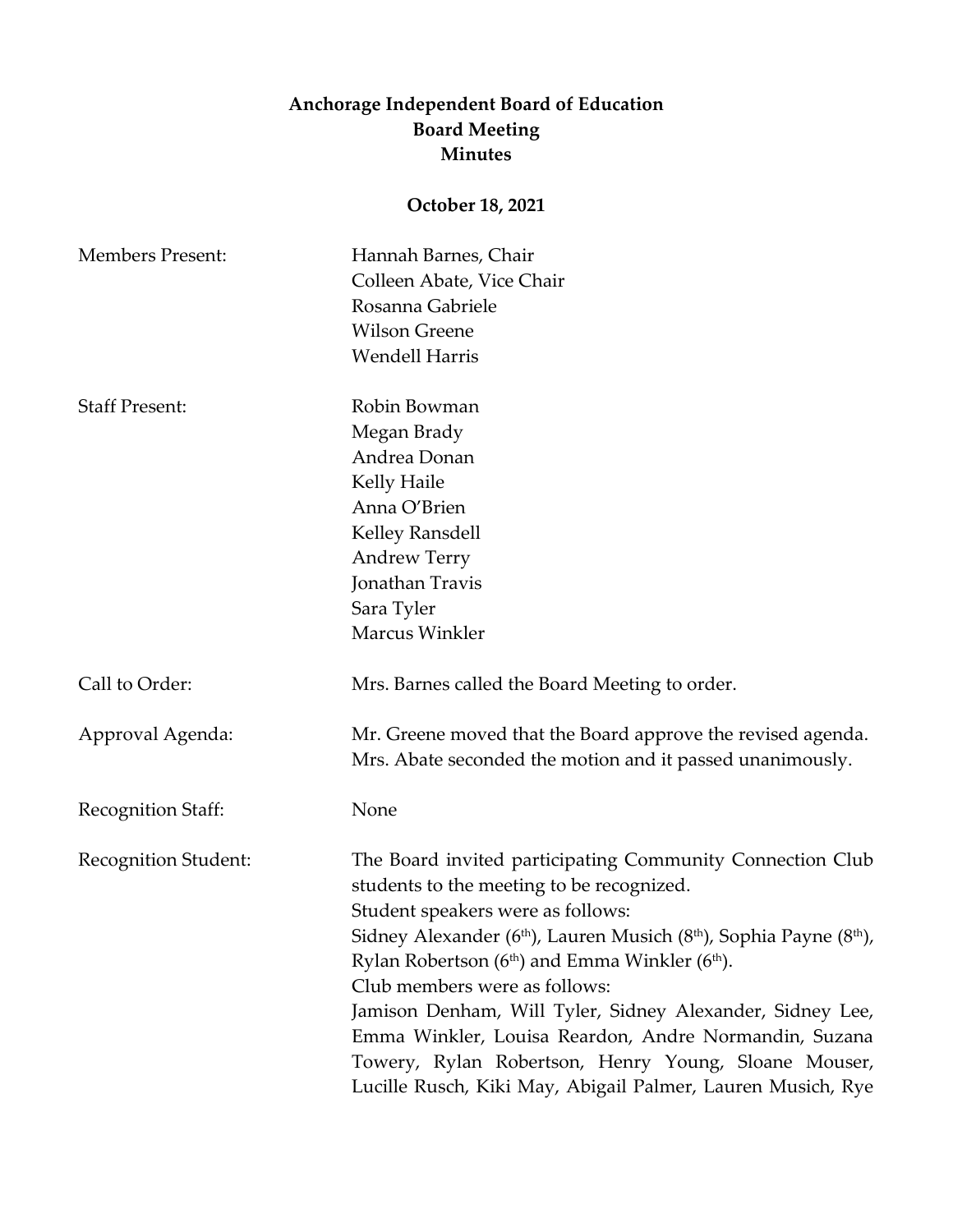|                                    | Ford, Danica Normandin, Joseph Nidhiry, Sophia Payne, Emma<br>Reck, Baker Phillips, Emily King and Olivia Adams.                                                                                                                                                                                                                                                                                                                                                                                                                                                                                                                                 |
|------------------------------------|--------------------------------------------------------------------------------------------------------------------------------------------------------------------------------------------------------------------------------------------------------------------------------------------------------------------------------------------------------------------------------------------------------------------------------------------------------------------------------------------------------------------------------------------------------------------------------------------------------------------------------------------------|
| Persons Addressing the Board: None |                                                                                                                                                                                                                                                                                                                                                                                                                                                                                                                                                                                                                                                  |
| <b>Board Member Reports:</b>       | The Board reviewed the following special reports:                                                                                                                                                                                                                                                                                                                                                                                                                                                                                                                                                                                                |
|                                    | 1. City Council Report (Oral)-Wendell Harris<br>a. Nothing pertaining to the School<br>2. APTA Report (Oral)-Andrea Donan<br>a. School Pictures were a success with re-takes<br>scheduled for October 27.<br>b. Currently seeking bids for this year's auction ask.<br>c. Christmas in Anchorage, our 2 <sup>nd</sup> largest fundraiser, is<br>on for this year. There will be no vendor booths this<br>year, instead will have vendor links for on-line<br>purchasing options.<br>3. Other Reports - None                                                                                                                                      |
| <b>Staff Member Reports:</b>       | The Board reviewed the following special reports:<br>1. Personnel Report (Ms. Ransdell)<br>Conference Participation Schedule (Ms. Ransdell)<br>2.<br>School Report (Mr. Terry)<br>3.<br>4. Council Annual Report (Mr. Terry)<br>5. Assessment Results/Review Progress Toward Delivery<br>Targets (Ms. Haile)<br>6. Data Dashboard (Ms. Ransdell)<br>7. Superintendent's Report (Ms. Ransdell)<br>8. 8 <sup>th</sup> Grade Trip (Ms. Ransdell)<br>Class Size Budget Forecast Report (Mr. Travis)<br>9.<br>10. Treasurer's Report (Mr. Travis)<br>Itemized<br>11. Review<br>of<br>Superintendent's<br>Travel<br>Reimbursement Request (Mr. Travis) |
| Consent Items for Approval:        | Vouchers<br>1.<br>Minutes<br>2.<br>a. September 15, 2021 Called Board Meeting<br>b. September 20, 2021 Tax Hearing<br>c. September 20, 2021 Regular Board Meeting                                                                                                                                                                                                                                                                                                                                                                                                                                                                                |